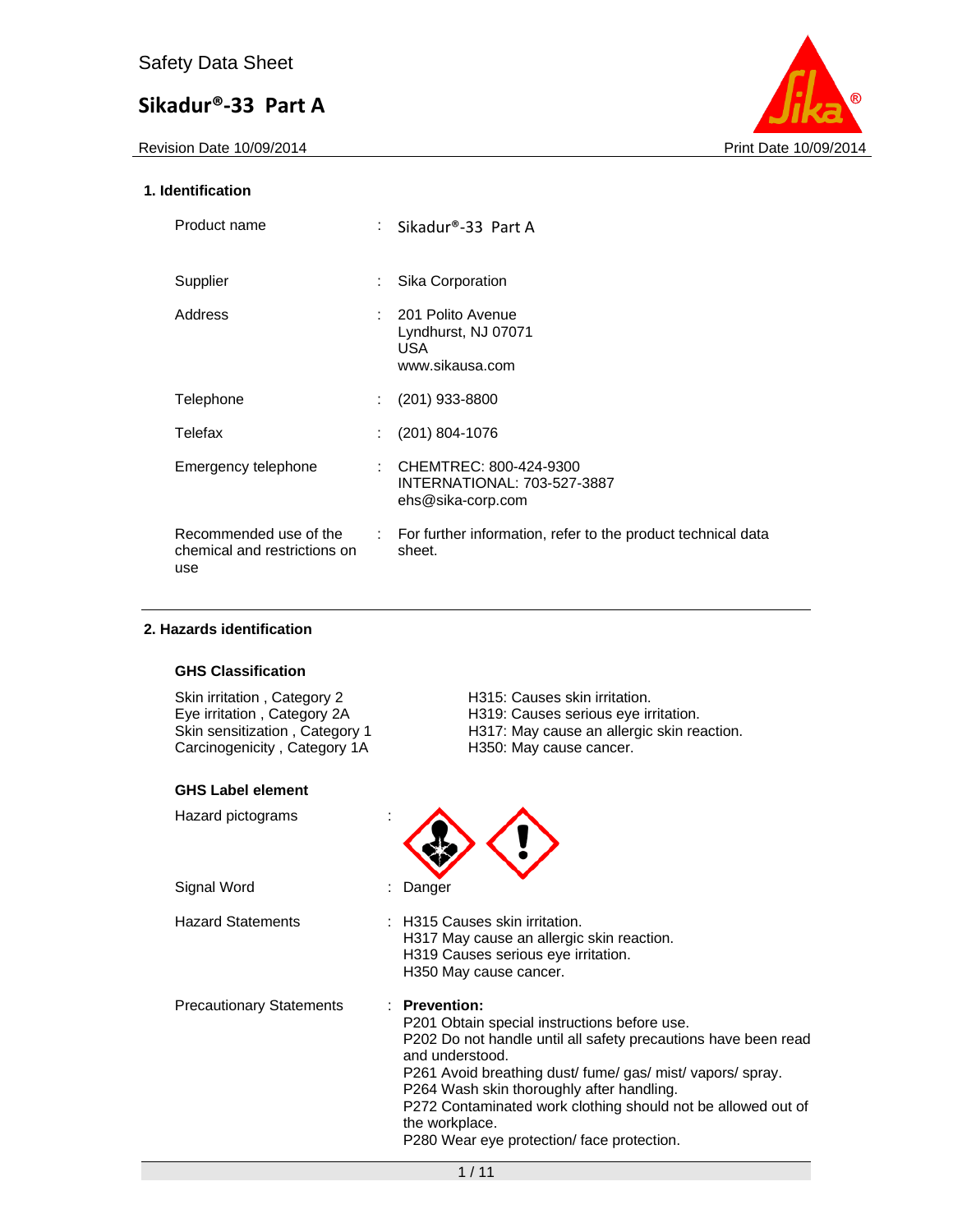Revision Date 10/09/2014 **Print Date 10/09/2014** Print Date 10/09/2014



P280 Wear protective gloves. P281 Use personal protective equipment as required. **Response:**  P302 + P352 IF ON SKIN: Wash with plenty of soap and water. P305 + P351 + P338 IF IN EYES: Rinse cautiously with water for several minutes. Remove contact lenses, if present and easy to do. Continue rinsing. P308 + P313 IF exposed or concerned: Get medical advice/ attention. P333 + P313 If skin irritation or rash occurs: Get medical advice/ attention. P337 + P313 If eye irritation persists: Get medical advice/ attention. P362 Take off contaminated clothing and wash before reuse. **Storage:**  P405 Store locked up. **Disposal:**  P501 Dispose of contents/ container to an approved waste disposal plant.

See Section 11 for more detailed information on health effects and symptoms.

### **3. Composition/information on ingredients**

#### **Hazardous ingredients**

| l Chemical Name                               | CAS-No.    | Concentration (%)       |
|-----------------------------------------------|------------|-------------------------|
| bisphenol-A-(epichlorhydrin) epoxy resin      | 25068-38-6 | $\vert$ >= 25 - < 50 %  |
| 1,3-bis(2,3-epoxypropoxy)-2,2-dimethylpropane | 17557-23-2 | $\vert$ >= 2 - < 5 %    |
| titanium dioxide                              | 13463-67-7 | $\rightarrow = 0 - 1$ % |
| Quartz (SiO2)                                 | 14808-60-7 | $\geq$ 0 - < 1 %        |

There are no additional ingredients present which, within the current knowledge of the supplier and in the concentrations applicable, are classified as hazardous to health or the environment and hence require reporting in this section.

#### **4. First aid measures**

| If inhaled              | $\therefore$ Move to fresh air.<br>Consult a physician after significant exposure.                                                                                   |
|-------------------------|----------------------------------------------------------------------------------------------------------------------------------------------------------------------|
| In case of skin contact | : Take off contaminated clothing and shoes immediately.<br>Wash off with soap and plenty of water.<br>If symptoms persist, call a physician.                         |
| In case of eye contact  | : Immediately flush eye(s) with plenty of water.<br>Remove contact lenses.<br>Keep eye wide open while rinsing.<br>If eye irritation persists, consult a specialist. |
| If swallowed            | : Clean mouth with water and drink afterwards plenty of water.                                                                                                       |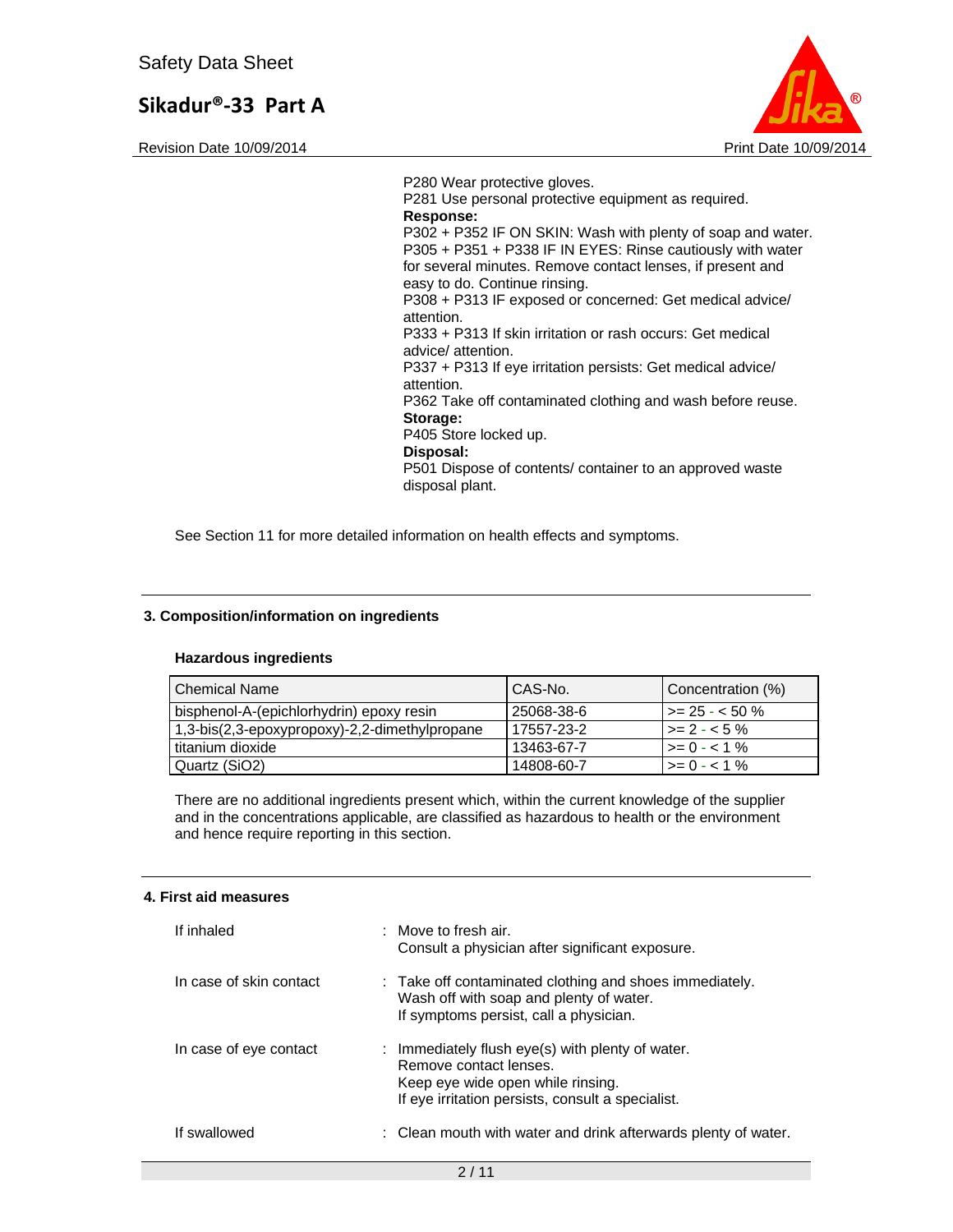

|                                                                   | Induce vomiting immediately and call a physician.<br>Do NOT induce vomiting.<br>Do not give milk or alcoholic beverages.<br>Never give anything by mouth to an unconscious person. |
|-------------------------------------------------------------------|------------------------------------------------------------------------------------------------------------------------------------------------------------------------------------|
| Most important symptoms<br>and effects, both acute and<br>delayed | : Allergic reactions<br>Excessive lachrymation<br>Erythema<br><b>Dermatitis</b><br>See Section 11 for more detailed information on health effects<br>and symptoms.                 |
|                                                                   | irritant effects<br>sensitizing effects<br>carcinogenic effects                                                                                                                    |
| Protection of first-aiders                                        | : Move out of dangerous area.<br>Consult a physician.<br>Show this material safety data sheet to the doctor in<br>attendance.                                                      |
| Notes to physician                                                | Treat symptomatically.                                                                                                                                                             |
|                                                                   |                                                                                                                                                                                    |

# **5. Fire-fighting measures**

| Suitable extinguishing media                      | : Use extinguishing measures that are appropriate to local<br>circumstances and the surrounding environment.                                                                                                                    |
|---------------------------------------------------|---------------------------------------------------------------------------------------------------------------------------------------------------------------------------------------------------------------------------------|
| Specific extinguishing<br>methods                 | : Collect contaminated fire extinguishing water separately. This<br>must not be discharged into drains.<br>Fire residues and contaminated fire extinguishing water must<br>be disposed of in accordance with local regulations. |
| Special protective equipment<br>for fire-fighters | : In the event of fire, wear self-contained breathing apparatus.                                                                                                                                                                |

## **6. Accidental release measures**

| Personal precautions,<br>protective equipment and<br>emergency procedures | : Use personal protective equipment.<br>Deny access to unprotected persons.                                                                                                                                                                     |
|---------------------------------------------------------------------------|-------------------------------------------------------------------------------------------------------------------------------------------------------------------------------------------------------------------------------------------------|
| Environmental precautions                                                 | : Do not flush into surface water or sanitary sewer system.<br>If the product contaminates rivers and lakes or drains inform<br>respective authorities.<br>Local authorities should be advised if significant spillages<br>cannot be contained. |
| Methods and materials for<br>containment and cleaning up                  | : Soak up with inert absorbent material (e.g. sand, silica gel,<br>acid binder, universal binder, sawdust).<br>Keep in suitable, closed containers for disposal.                                                                                |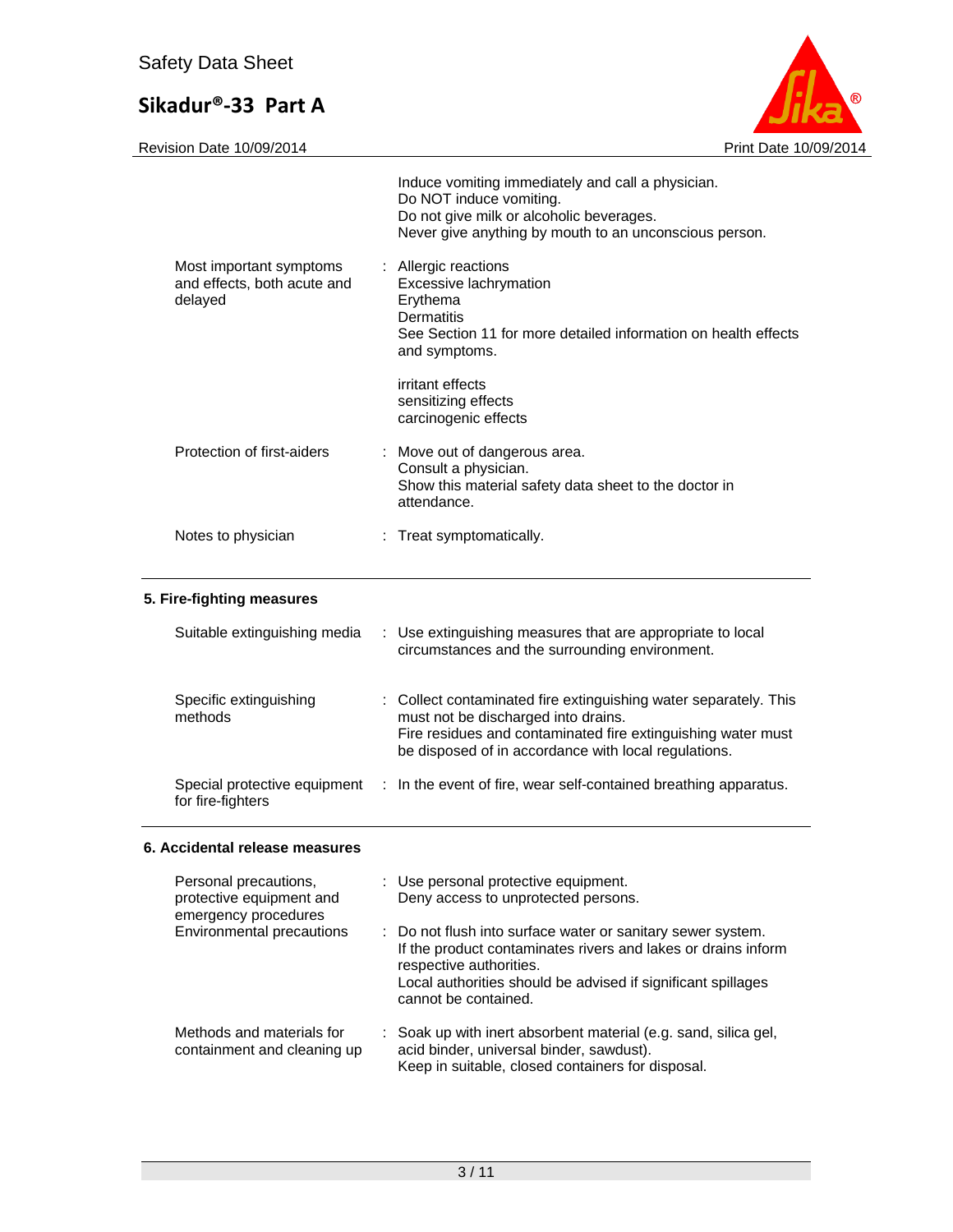

# **7. Handling and storage**

| Advice on safe handling     | : Do not breathe vapors or spray mist.<br>Avoid exceeding the given occupational exposure limits (see<br>section 8).<br>Do not get in eyes, on skin, or on clothing.<br>For personal protection see section 8.<br>Persons with a history of skin sensitization problems or<br>asthma, allergies, chronic or recurrent respiratory disease<br>should not be employed in any process in which this mixture is<br>being used.<br>Smoking, eating and drinking should be prohibited in the<br>application area.<br>Follow standard hygiene measures when handling chemical<br>products. |
|-----------------------------|-------------------------------------------------------------------------------------------------------------------------------------------------------------------------------------------------------------------------------------------------------------------------------------------------------------------------------------------------------------------------------------------------------------------------------------------------------------------------------------------------------------------------------------------------------------------------------------|
| Conditions for safe storage | : Prevent unauthorized access.<br>Store in original container.<br>Keep container tightly closed in a dry and well-ventilated<br>place.<br>Observe label precautions.<br>Store in accordance with local regulations.                                                                                                                                                                                                                                                                                                                                                                 |
| Materials to avoid          | : no data available                                                                                                                                                                                                                                                                                                                                                                                                                                                                                                                                                                 |

## **8. Exposure controls/personal protection**

| <b>Component</b> | CAS-No.    | Basis **     | Value      | Exposure limit(s)*/<br>Form of exposure |
|------------------|------------|--------------|------------|-----------------------------------------|
| titanium dioxide | 13463-67-7 | <b>ACGIH</b> | <b>TWA</b> | 10 mg/m3                                |
|                  |            | OSHA P0      | <b>TWA</b> | 10 mg/m3<br>Total                       |
|                  |            | OSHA Z-1     | <b>TWA</b> | 15 mg/m3<br>total dust                  |
| Quartz (SiO2)    | 14808-60-7 | <b>ACGIH</b> | <b>TWA</b> | 0.025 mg/m3<br>Respirable fraction      |
|                  |            | OSHA Z-3     | <b>TWA</b> | 30 mg/m3 /<br>$%SiO2+2$<br>total dust   |
|                  |            | OSHA Z-3     | <b>TWA</b> | 10 mg/m3 /<br>$%SiO2+2$<br>respirable   |
|                  |            | OSHA Z-3     | <b>TWA</b> | 250 mppcf /<br>%SiO2+5<br>respirable    |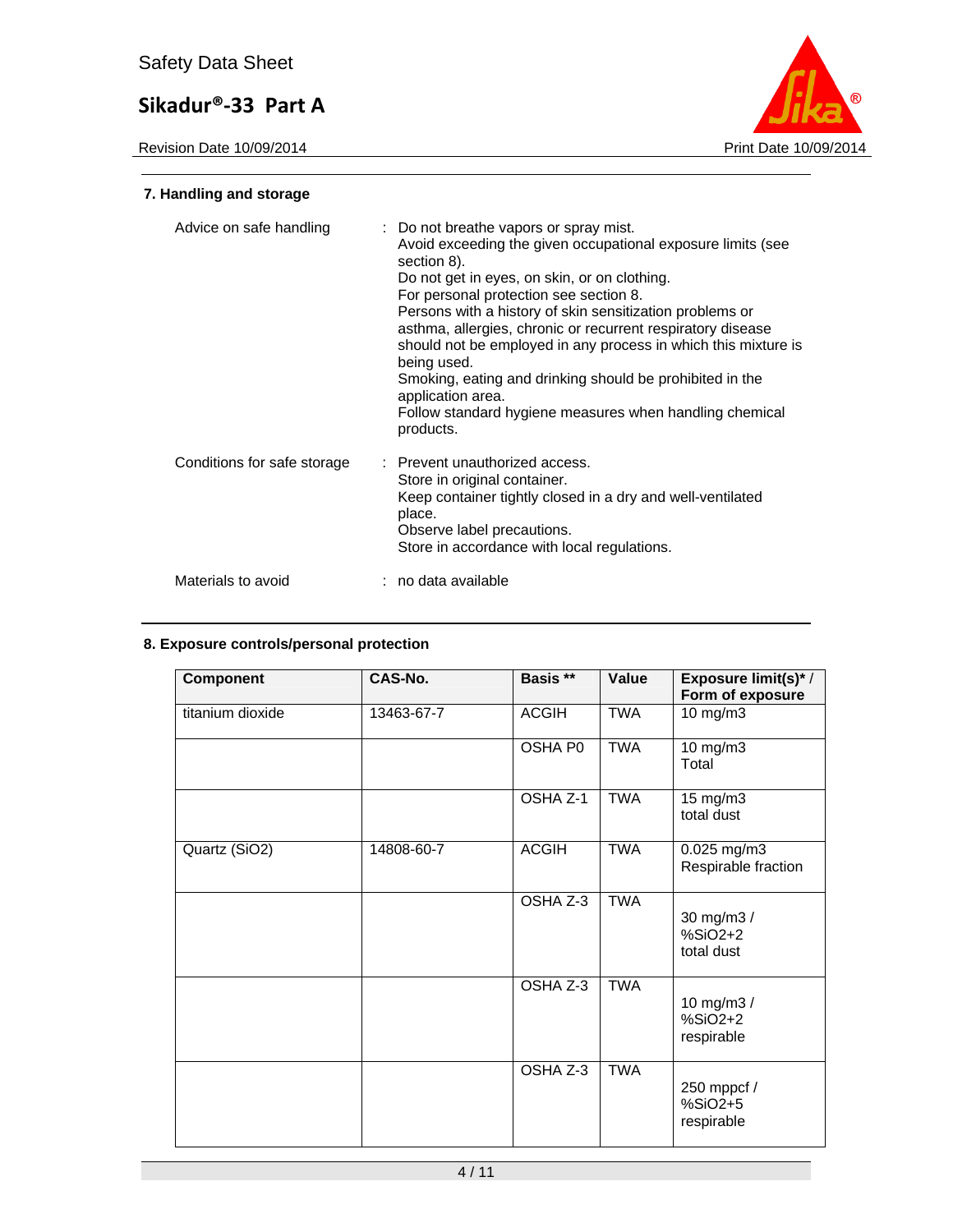Revision Date 10/09/2014 **Print Date 10/09/2014** Print Date 10/09/2014



|  |  | OSHA P0 | <b>TWA</b> | $0.1 \text{ mg/m}$ 3<br>Respirable fraction |
|--|--|---------|------------|---------------------------------------------|
|--|--|---------|------------|---------------------------------------------|

\*The above mentioned values are in accordance with the legislation in effect at the date of the release of this safety data sheet.

### \*\***Basis**

ACGIH. Threshold Limit Values (TLV) OSHA P0. Table Z-1, Limit for Air Contaminat (1989 Vacated Values) OSHA P1. Permissible Exposure Limits (PEL), Table Z-1, Limit for Air Contaminant OSHA P2. Permissible Exposure Limits (PEL), Table Z-2 OSHA Z3. Table Z-3, Mineral Dust

| <b>Engineering measures</b> | : Use of adequate ventilation should be sufficient to control<br>worker exposure to airborne contaminants. If the use of this<br>product generates dust, fumes, gas, vapor or mist, use<br>process enclosures, local exhaust ventilation or other<br>engineering controls to keep worker exposure below any<br>recommended or statutory limits. |
|-----------------------------|-------------------------------------------------------------------------------------------------------------------------------------------------------------------------------------------------------------------------------------------------------------------------------------------------------------------------------------------------|
|                             |                                                                                                                                                                                                                                                                                                                                                 |

#### **Personal protective equipment**

| Respiratory protection   | : Use a properly fitted NIOSH approved air-purifying or air-fed<br>respirator complying with an approved standard if a risk<br>assessment indicates this is necessary.                                                                                                             |
|--------------------------|------------------------------------------------------------------------------------------------------------------------------------------------------------------------------------------------------------------------------------------------------------------------------------|
|                          | The filter class for the respirator must be suitable for the<br>maximum expected contaminant concentration<br>(gas/vapor/aerosol/particulates) that may arise when handling<br>the product. If this concentration is exceeded, self-contained<br>breathing apparatus must be used. |
| Hand protection          |                                                                                                                                                                                                                                                                                    |
| Remarks                  | : Chemical-resistant, impervious gloves complying with an<br>approved standard should be worn at all times when handling<br>chemical products if a risk assessment indicates this is<br>necessary.                                                                                 |
| Eye protection           | : Safety eyewear complying with an approved standard should<br>be used when a risk assessment indicates this is necessary.                                                                                                                                                         |
| Skin and body protection | : Choose body protection in relation to its type, to the<br>concentration and amount of dangerous substances, and to<br>the specific work-place.                                                                                                                                   |
| Hygiene measures         | : Avoid contact with skin, eyes and clothing.<br>Wash hands before breaks and immediately after handling the<br>product.<br>Remove contaminated clothing and protective equipment<br>before entering eating areas.<br>Wash thoroughly after handling.                              |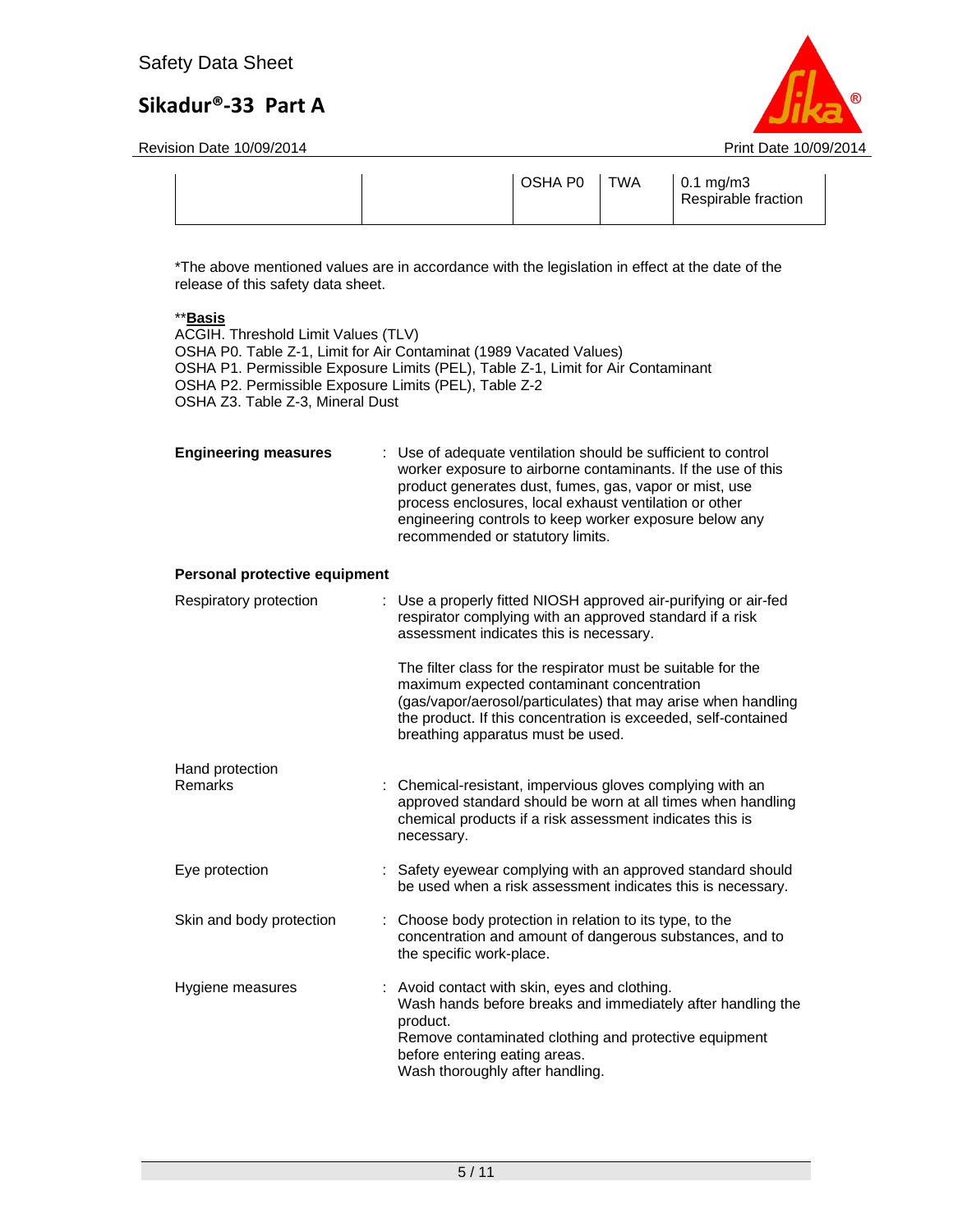

## **9. Physical and chemical properties**

| Appearance                                    | ÷  | paste                                |
|-----------------------------------------------|----|--------------------------------------|
| Color                                         |    | light gray                           |
| Odor                                          | t. | aromatic                             |
| Odor Threshold                                | ÷  | no data available                    |
| Flash point                                   | ÷  | $> 212$ °F ( $> 100$ °C)             |
| Ignition temperature                          | ÷  | not applicable                       |
| Decomposition temperature                     | ÷  | no data available                    |
| Lower explosion limit (Vol%)                  | t. | no data available                    |
| Upper explosion limit (Vol%)                  | ÷  | no data available                    |
| Flammability (solid, gas)                     | ÷  | no data available                    |
| Oxidizing properties                          | ÷  | no data available                    |
| Autoignition temperature                      | ÷  | no data available                    |
| рH                                            | ÷  | no data available                    |
| Melting point/range /                         | ÷  | no data available                    |
| Freezing point<br>Boiling point/boiling range | ÷  | no data available                    |
| Vapor pressure                                |    | no data available                    |
| Density                                       | ÷  | ca.1.84 g/cm3<br>at 73 °F (23 °C)    |
| Water solubility                              | ÷  | Note: insoluble                      |
| Partition coefficient: n-<br>octanol/water    | ÷  | no data available                    |
| Viscosity, dynamic                            | ÷  | no data available                    |
| Viscosity, kinematic                          | ÷  | ca.> 20.5 mm2/s<br>at 104 °F (40 °C) |
| Relative vapor density                        | ÷  | no data available                    |
| Evaporation rate                              | t. | no data available                    |
| <b>Burning rate</b>                           | ÷  | no data available                    |
| Volatile organic compounds<br>(VOC) content   | ÷  | $3$ g/l<br>A+B Combined              |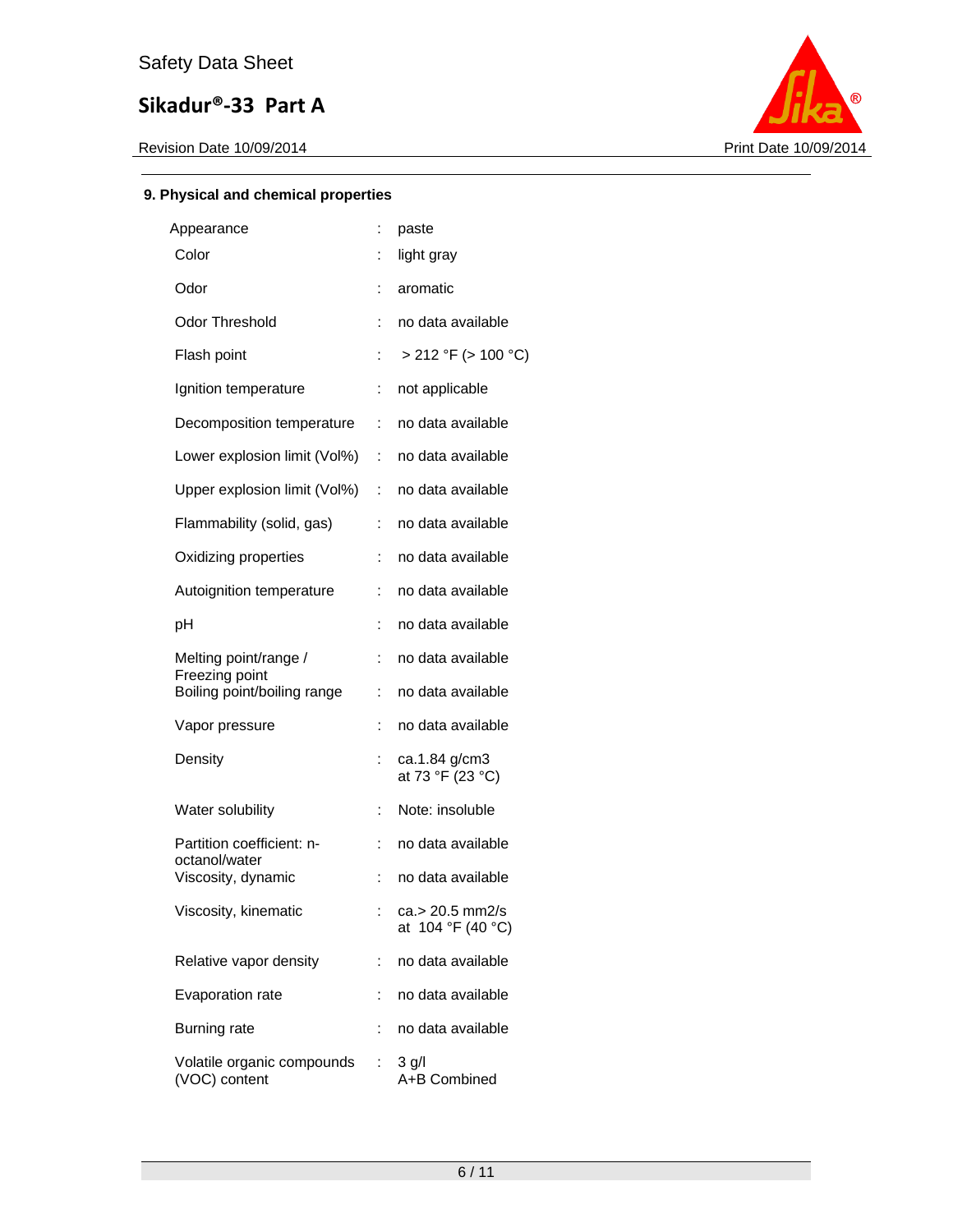Revision Date 10/09/2014 **Print Date 10/09/2014** Print Date 10/09/2014



### **10. Stability and reactivity**

| Reactivity                            | : No dangerous reaction known under conditions of normal use. |  |
|---------------------------------------|---------------------------------------------------------------|--|
| Chemical stability                    | : The product is chemically stable.                           |  |
| Possibility of hazardous<br>reactions | : Stable under recommended storage conditions.                |  |
| Conditions to avoid                   | : no data available                                           |  |
| Incompatible materials                | ∶ no data available                                           |  |

### **11. Toxicological information**

#### **Acute toxicity**

## **Product**

| Acute oral toxicity       | : no data available |
|---------------------------|---------------------|
| Acute inhalation toxicity | : no data available |
| Acute dermal toxicity     | : no data available |

## **Ingredients:**

| bisphenol-A-(epichlorhydrin) epoxy resin : |                                  |
|--------------------------------------------|----------------------------------|
| Acute oral toxicity                        | : LD50 Oral rat: $> 5,000$ mg/kg |

| Acute dermal toxicity | : LD50 Dermal rabbit: > 20,000 mg/kg |  |
|-----------------------|--------------------------------------|--|
|                       |                                      |  |

### **Skin corrosion/irritation**

#### **Product**

Causes skin irritation.

#### **Serious eye damage/eye irritation**

#### **Product**

# Causes serious eye irritation.

## **Respiratory or skin sensitization**

### **Product**

May cause an allergic skin reaction.

### **Germ cell mutagenicity**

### **Product**

Mutagenicity **interpretent in the Contract of the Mutagenicity**  $\cdot$  no data available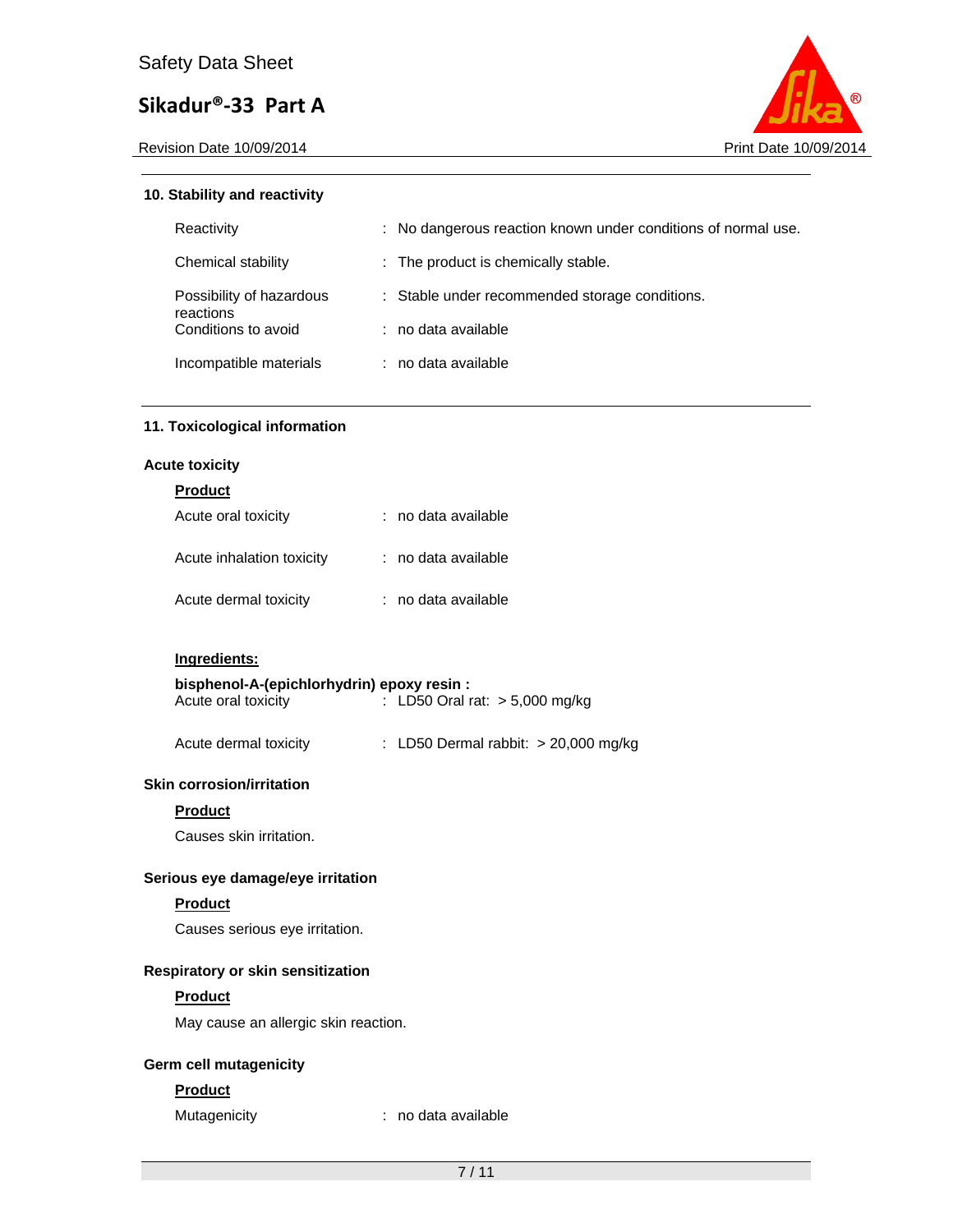Revision Date 10/09/2014 **Print Date 10/09/2014** Print Date 10/09/2014



| Carcinogenicity                                                                                     |                                                            |            |
|-----------------------------------------------------------------------------------------------------|------------------------------------------------------------|------------|
| <b>Product</b>                                                                                      |                                                            |            |
| Carcinogenicity                                                                                     | : May cause cancer.                                        |            |
| <b>IARC</b>                                                                                         | Group 1: Carcinogenic to humans                            |            |
|                                                                                                     | Quartz (SiO2)<br>Group 2B: Possibly carcinogenic to humans | 14808-60-7 |
|                                                                                                     | titanium dioxide                                           | 13463-67-7 |
| <b>NTP</b>                                                                                          | Known to be human carcinogen                               |            |
|                                                                                                     | Quartz (SiO2)                                              | 14808-60-7 |
| <b>Reproductive Toxicity/Fertility</b>                                                              |                                                            |            |
| <b>Product</b>                                                                                      |                                                            |            |
| Reproductive toxicity                                                                               | : no data available                                        |            |
| Reproductive Toxicity/Development/Teratogenicity                                                    |                                                            |            |
| <b>Product</b>                                                                                      |                                                            |            |
| Teratogenicity                                                                                      | : no data available                                        |            |
| <b>STOT-single exposure</b>                                                                         |                                                            |            |
| <b>Product</b>                                                                                      |                                                            |            |
| Assessment: no data available                                                                       |                                                            |            |
|                                                                                                     |                                                            |            |
| <b>STOT-repeated exposure</b>                                                                       |                                                            |            |
| Once sensitized, a severe allergic reaction may occur when subsequently exposed to very low levels. |                                                            |            |
| <b>Product</b>                                                                                      |                                                            |            |
| Assessment: no data available                                                                       |                                                            |            |
|                                                                                                     |                                                            |            |
| <b>Aspiration toxicity</b>                                                                          |                                                            |            |
| <b>Product</b>                                                                                      |                                                            |            |
| no data available                                                                                   |                                                            |            |
|                                                                                                     |                                                            |            |
|                                                                                                     |                                                            |            |

## **12. Ecological information**

Other information Do not empty into drains; dispose of this material and its container in a safe way. Avoid dispersal of spilled material and runoff and contact with soil, waterways, drains and sewers. Toxic to aquatic organisms, may cause long-term adverse effects in the aquatic environment. May be harmful to the environment if released in large quantities. Water polluting material.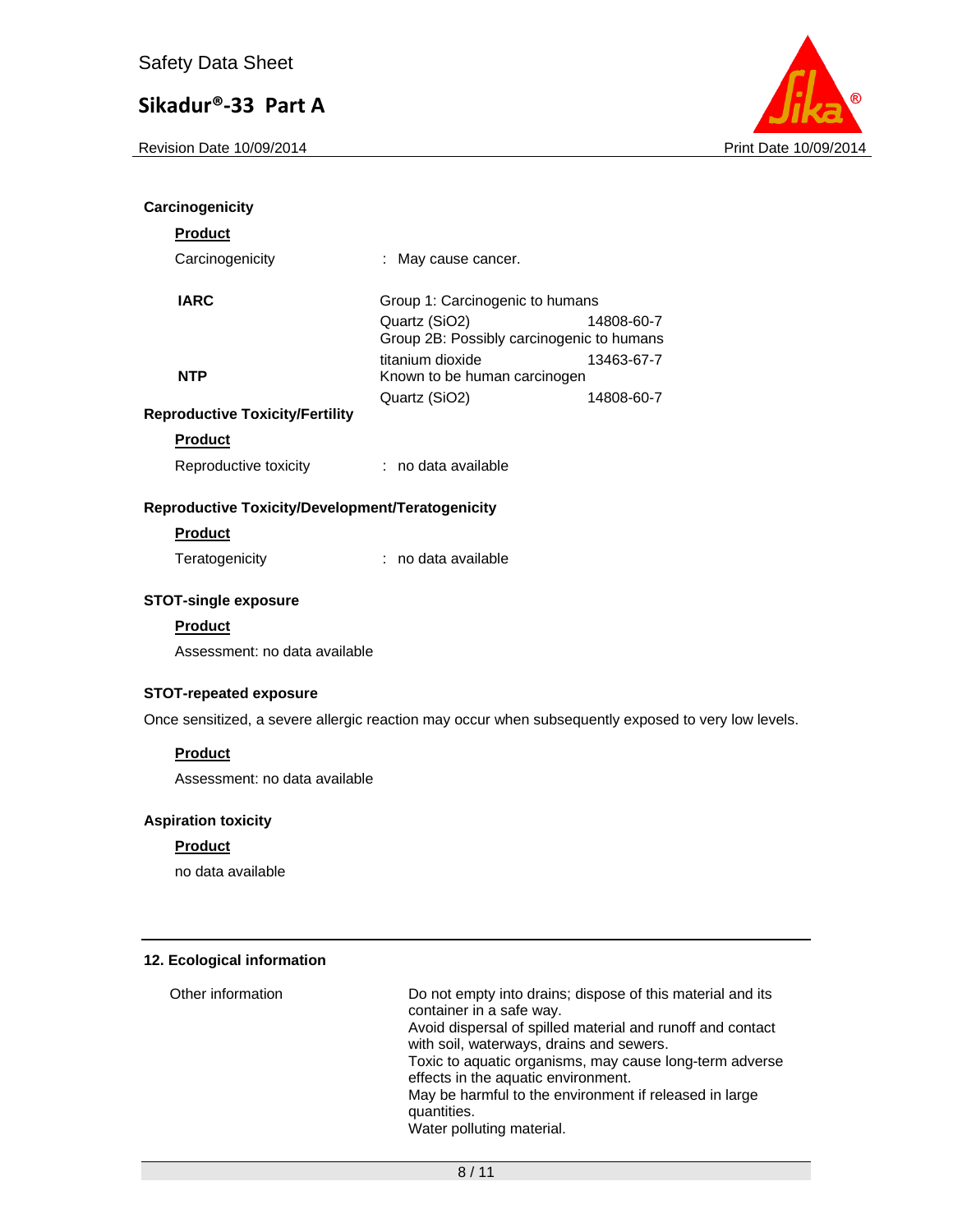Revision Date 10/09/2014 **Print Date 10/09/2014** 



| 13. Disposal considerations |                                                                                                                                                                                                                               |
|-----------------------------|-------------------------------------------------------------------------------------------------------------------------------------------------------------------------------------------------------------------------------|
| Disposal methods            |                                                                                                                                                                                                                               |
| Waste from residues         | : Disposal of this product, solutions and any by-products should<br>at all times comply with the requirements of environmental<br>protection and waste disposal legislation and any regional<br>local authority requirements. |
| Contaminated packaging      | : Empty containers should be taken to an approved waste<br>handling site for recycling or disposal.                                                                                                                           |

#### **14. Transport information**

**DOT** 

Not regulated

# **IATA**

| UN number                                   | 3082                                                                                                 |
|---------------------------------------------|------------------------------------------------------------------------------------------------------|
| Description of the goods                    | Environmentally hazardous substance, liquid, n.o.s.<br>(bisphenol-A-(epichlorhydrin) epoxy resin)    |
| Class                                       | 9                                                                                                    |
| Packing group                               | Ш                                                                                                    |
| Labels                                      | 9                                                                                                    |
| Packing instruction (cargo<br>aircraft)     | 964                                                                                                  |
| Packing instruction<br>(passenger aircraft) | 964                                                                                                  |
| Packing instruction<br>(passenger aircraft) | Y964                                                                                                 |
| <b>IMDG</b>                                 |                                                                                                      |
| UN number                                   | 3082                                                                                                 |
| Description of the goods                    | ENVIRONMENTALLY HAZARDOUS SUBSTANCE, LIQUID,<br>N.O.S.<br>(bisphenol-A-(epichlorhydrin) epoxy resin) |
| Class                                       | 9                                                                                                    |
| Packing group                               | Ш                                                                                                    |
| Labels                                      | 9                                                                                                    |
| EmS Number 1                                | F-A                                                                                                  |
| EmS Number 2                                | S-F                                                                                                  |
| Marine pollutant                            | ves                                                                                                  |

DOT & Domestic Aircraft: As per 49 CFR 171.4, Non-bulk materials (<119 Gal) are excepted from being classed as a Marine Pollutant. IMDG: For Limited Quantity special provisions reference IMDG Code Chapter 3.4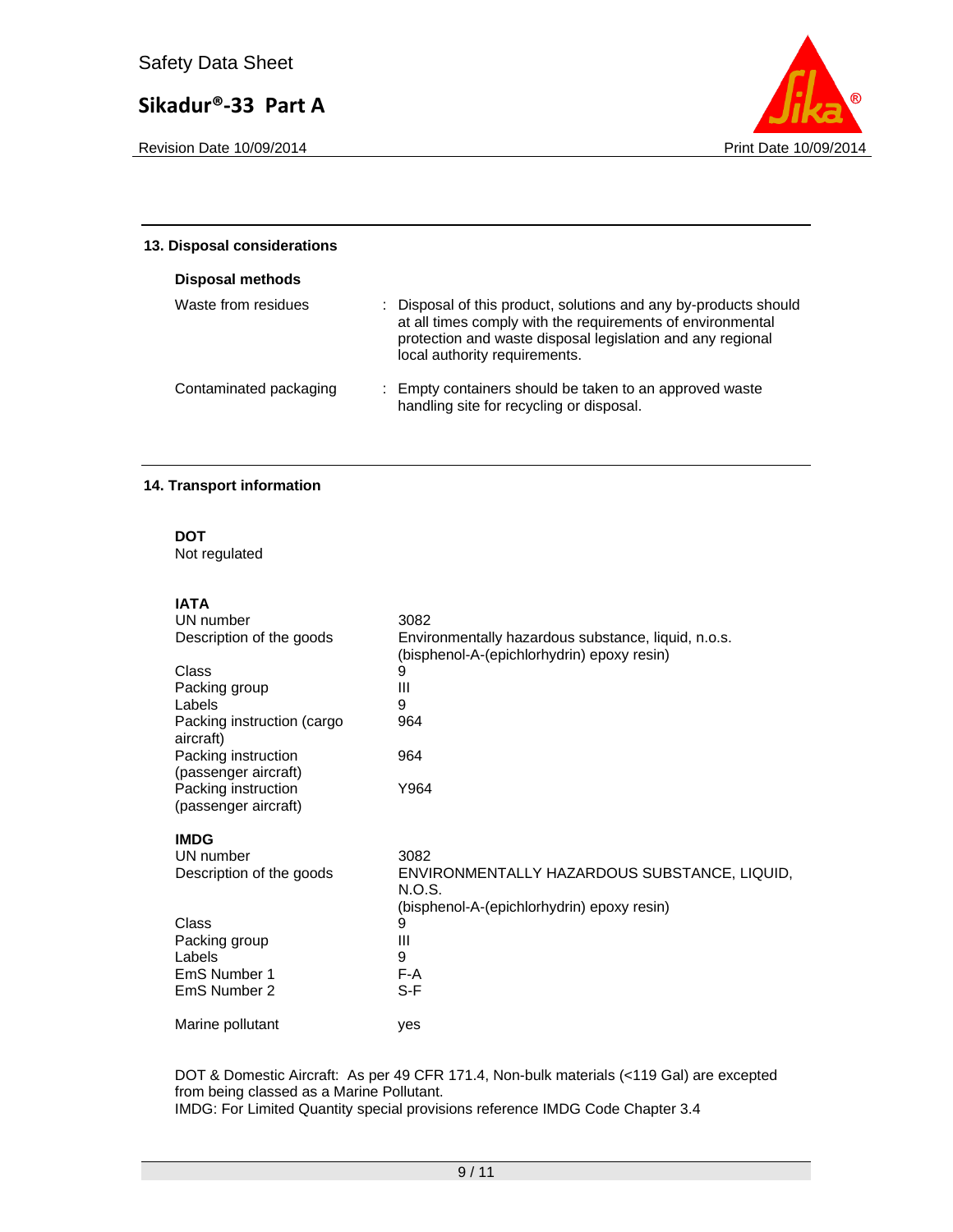Revision Date 10/09/2014 **Print Date 10/09/2014** Print Date 10/09/2014



**Special precautions for user** no data available

**Transport in bulk according to Annex II of MARPOL 73/78 and the IBC Code**  not applicable

#### **15. Regulatory information**

**TSCA list** : All chemical substances in this product are either listed on the TSCA Inventory or are in compliance with a TSCA Inventory exemption.

#### **EPCRA - Emergency Planning and Community Right-to-Know**

#### **CERCLA Reportable Quantity**

This material does not contain any components with a CERCLA RQ.

#### **SARA304 Reportable Quantity**

This material does not contain any components with a section 304 EHS RQ.

| SARA 311/312 Hazards                                                                                                                                                                                                                                                                                 | : Acute Health Hazard<br><b>Chronic Health Hazard</b>                                                                                                                                                  |  |  |  |  |
|------------------------------------------------------------------------------------------------------------------------------------------------------------------------------------------------------------------------------------------------------------------------------------------------------|--------------------------------------------------------------------------------------------------------------------------------------------------------------------------------------------------------|--|--|--|--|
| <b>SARA 302</b>                                                                                                                                                                                                                                                                                      | : SARA 302: No chemicals in this material are subject to the<br>reporting requirements of SARA Title III, Section 302.                                                                                 |  |  |  |  |
| <b>SARA 313</b>                                                                                                                                                                                                                                                                                      | : SARA 313: This material does not contain any chemical<br>components with known CAS numbers that exceed the<br>threshold (De Minimis) reporting levels established by SARA<br>Title III, Section 313. |  |  |  |  |
| <b>Clean Air Act</b>                                                                                                                                                                                                                                                                                 |                                                                                                                                                                                                        |  |  |  |  |
| <b>Ozone-Depletion</b><br><b>Potential</b>                                                                                                                                                                                                                                                           | This product neither contains, nor was manufactured with a<br>Class I or Class II ODS as defined by the U.S. Clean Air Act<br>Section 602 (40 CFR 82, Subpt. A, App.A + B).                            |  |  |  |  |
| This product does not contain any hazardous air pollutants (HAP), as defined by the U.S. Clean<br>Air Act Section 12 (40 CFR 61).<br>This product does not contain any chemicals listed under the U.S. Clean Air Act Section 112(r) for<br>Accidental Release Prevention (40 CFR 68.130, Subpart F). |                                                                                                                                                                                                        |  |  |  |  |
| <b>California Prop 65</b>                                                                                                                                                                                                                                                                            | WARNING! This product contains a chemical known in the<br>State of California to cause cancer.                                                                                                         |  |  |  |  |

#### **16. Other information**